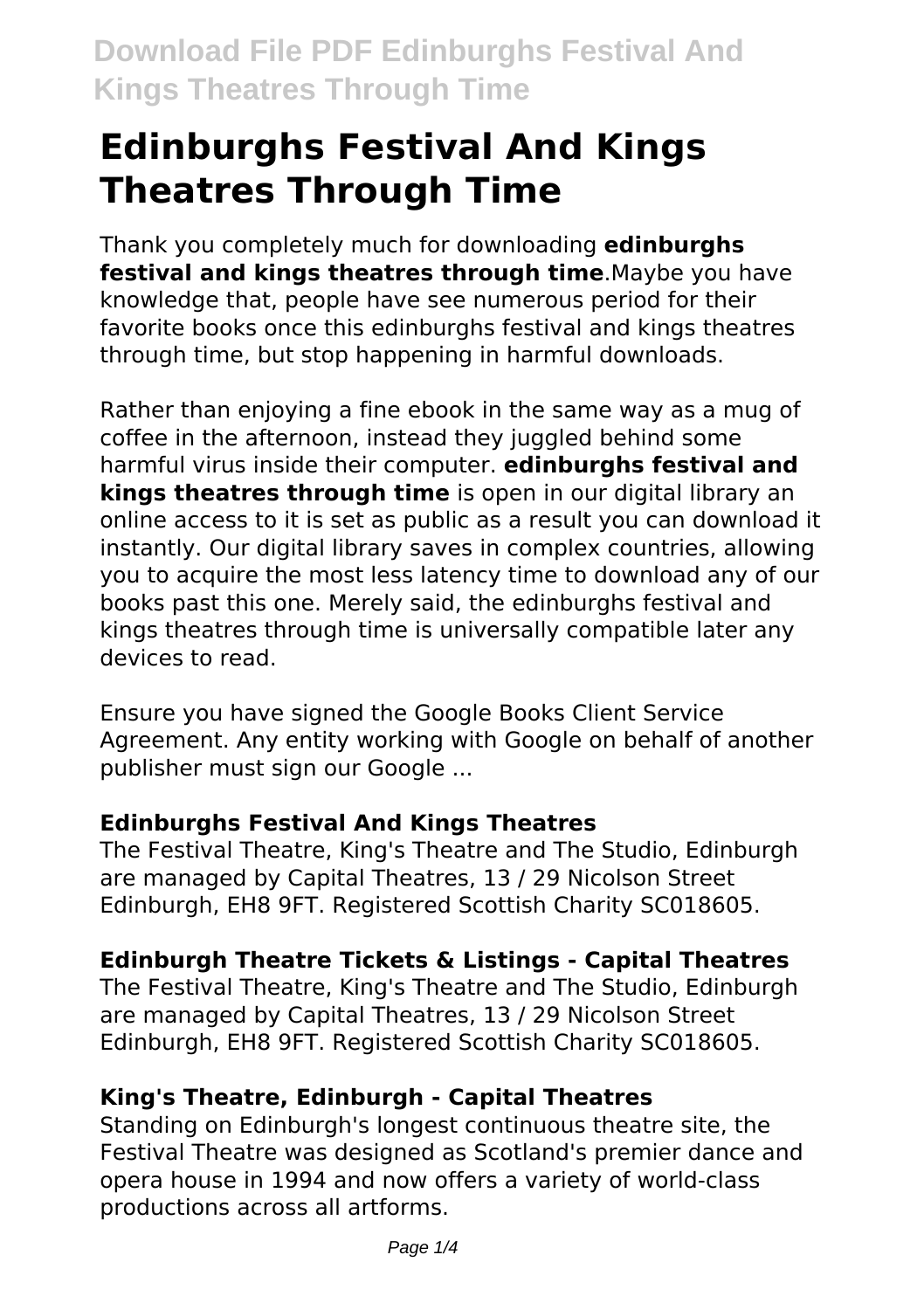# **Download File PDF Edinburghs Festival And Kings Theatres Through Time**

#### **Festival Theatre, Edinburgh - Capital Theatres**

Edinburgh's Capital Theatres has written to Scottish first minister Nicola Sturgeon to warn her that its venues are at risk of closure after it was excluded from accessing significant Covid relief....

#### **Edinburgh's King's and Festival Theatres warn government ...**

King's Theatre, Edinburgh Events Follow One of Britain's most opulent touring venues, the King's Theatre has recently undergone a major refurbishment which has seen big improvements for the beloved Edinburgh venue, not least of which is the brand new seating which affords much more legroom and an altogether more comfortable audience experience.

### **Kings Theatre Edinburgh Events & Tickets 2020 | Ents24**

The Festival Theatre, King's Theatre and The Studio, Edinburgh are managed by Capital Theatres, 13 / 29 Nicolson Street Edinburgh, EH8 9FT. Registered Scottish Charity SC018605.

#### **What's On In Edinburgh? - Theatre Listings - Capital Theatres**

Arts and Culture Theatre and Stage Edinburgh Festival: "the biggest challenge will be to make the audience feel like an audience again" Mark Fisher wonders how performers at this year's Fringe ...

#### **Edinburgh Festival: "the biggest challenge will be to make ...**

Festival Theatre: 13/29 Nicolson Street, EH8 9FT King's Theatre: 2 Leven Street, EH3 9LQ (4,421.77 mi) Edinburgh, UK EH8 9FT

#### **Capital Theatres, Edinburgh - Home | Facebook**

The King's became famous for being a venue belonging to the theatre empire Howard & Wyndham. The theatre was originally commissioned by the Edinburgh Building Company Ltd, chaired by Robert C. Buchanan. The King's was built as a rival to the successful Royal Lyceum Theatre, which had been established for over twenty years.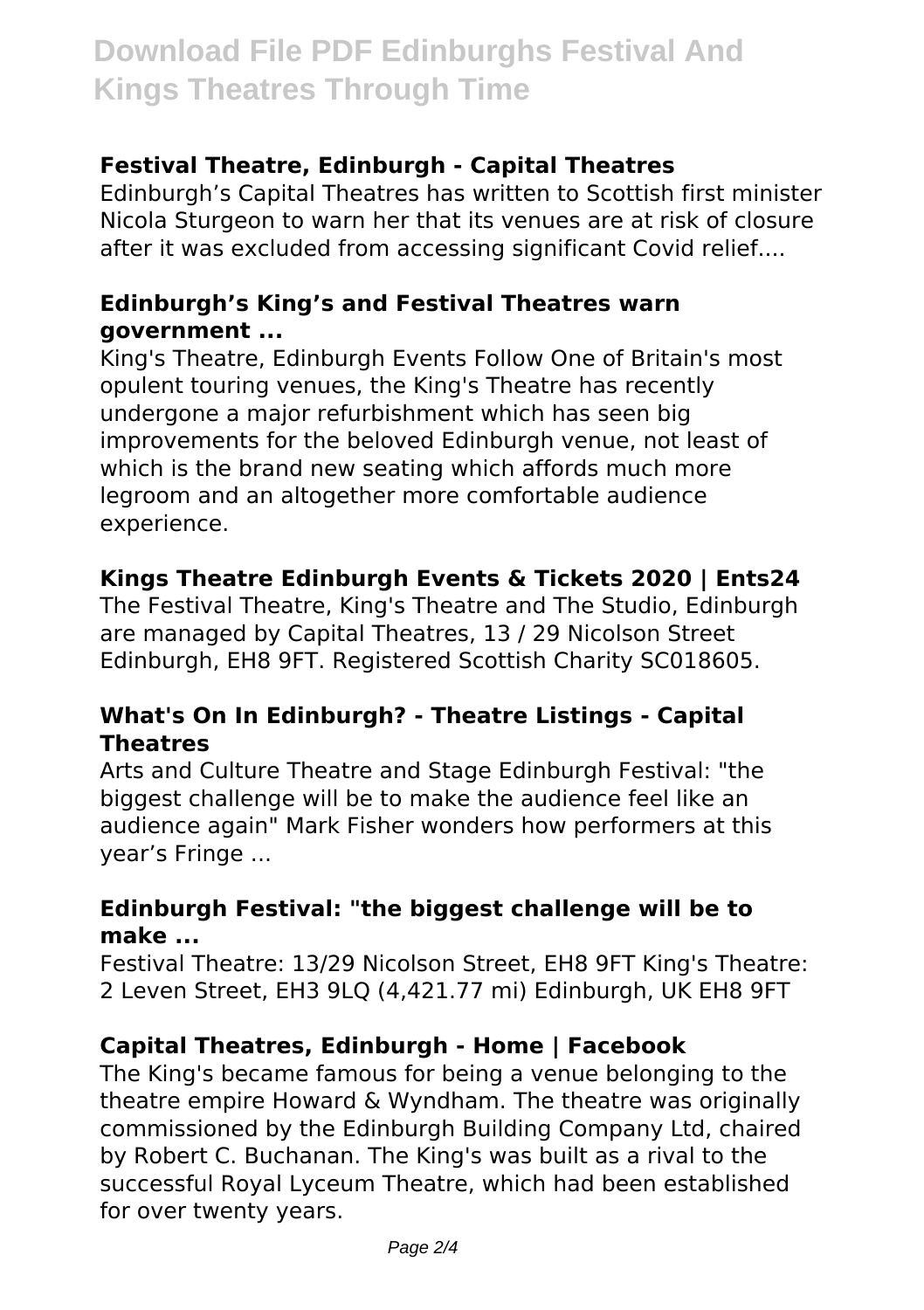# **Download File PDF Edinburghs Festival And Kings Theatres Through Time**

## **King's Theatre, Edinburgh - Wikipedia**

The Festival Theatre, King's Theatre and The Studio, Edinburgh are managed by Capital Theatres, 13 / 29 Nicolson Street Edinburgh, EH8 9FT. Registered Scottish Charity SC018605.

### **Update on coronavirus | Capital Theatres - Capital Theatres**

Edinburgh's Festival and King's Theatres Through Time The Festival and King's Theatres are two of Scotland's most historic theatrical venues and both have their own engrossing stories to tell. This book highlights their milestone moments and recollects the innumerable celebrated performers that created the legacies of the theatres.

## **Edinburgh's Festival and King's Theatres Through Time ...**

The Festival and King's Theatres are two of Scotland's most historic theatrical venues and both have their own engrossing stories to tell. This book highlights their milestone moments and recollects the innumerable celebrated performers that created the legacies of the theatres.

# **Edinburgh's Festival and King's Theatres Through Time ...**

Capital Theatres - who run Edinburgh's Festival Theatre, The King's Theatre and The Studio - have today (16 March) announced that they have cancelled all performances until April. They had previously said that they were 'monitoring' the situation, however they have made the change due to the Scottish Government's advice that events involving more than 500 people should not take place due to the coronavirus pandemic.

#### **Coronavirus Edinburgh: Festival and King's Theatres cancel ...**

Opened in 1906 and recently refurbished (complete with domed auditorium ceiling painted by renowned Scottish artist John Byrne) The King's Theatre plays host to many of the International Festival's theatre shows.

# **KING'S THEATRE | Edinburgh International Festival**